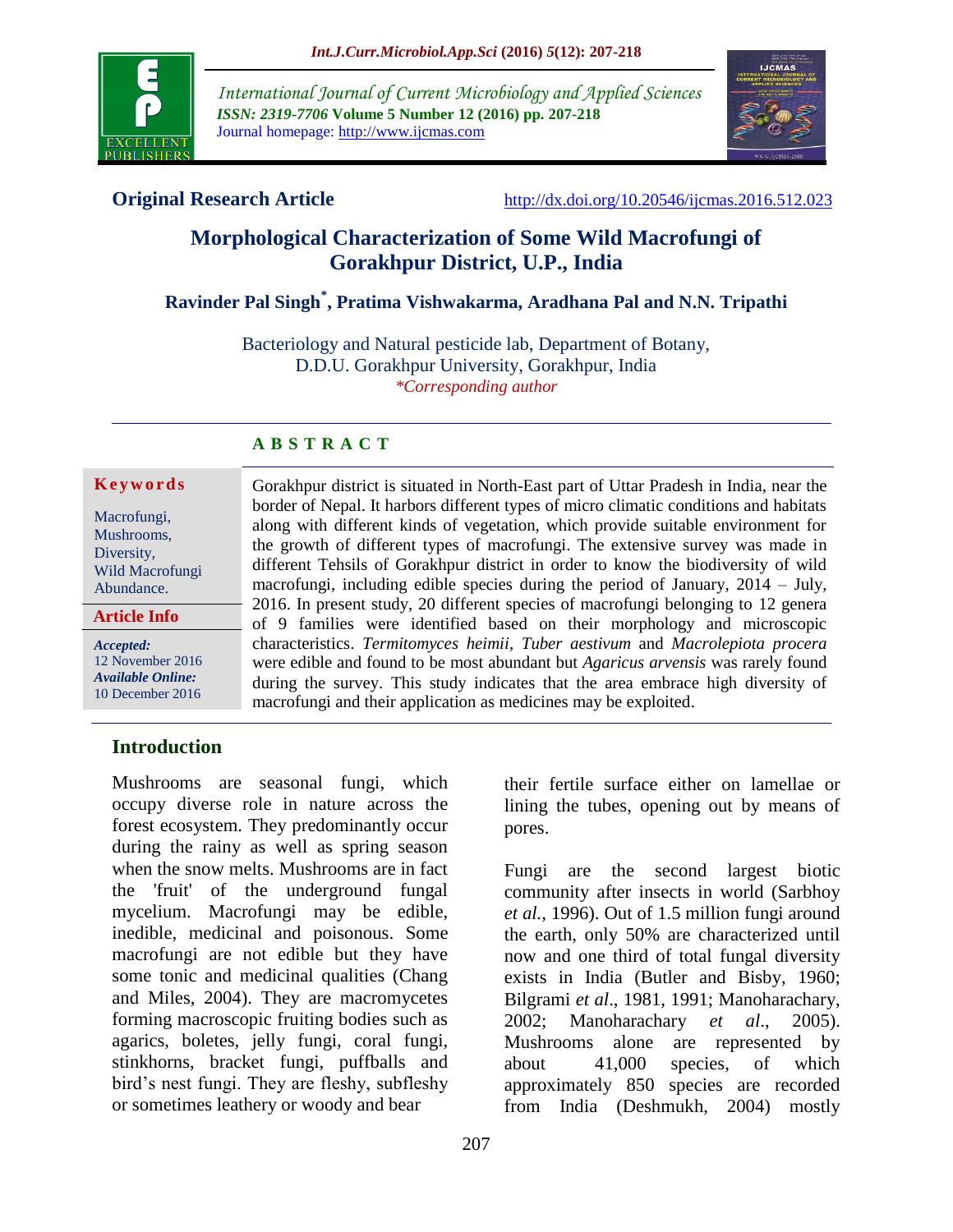belonging to Agaricales, also known as gilled mushrooms (for their distinctive gills), or Euagarics. Various workers also identified and classified various types of macrofungi from different parts of India (Butler and Bisby, 1931; Vasudeva, 1960).

All types of mushrooms are important in decomposition processes, because of their ability to degrade cellulose and other plant polymers (Arora, 2008). Though India has rich macrofungal biodiversity, most traditional knowledge about mushrooms come from the far Eastern countries. Most of the mushrooms grow abundantly in nature and their commercial harvest is being undertaken for benefit in these countries. The mushrooms like *Ganoderma, Lentinus, Grifola* etc. were collected and used since time immemorial. Recent reports show a tradition of wild mushroom picking, their consumption and sale in the market in other countries (Guzman, 2008; Sitta and Floriani, 2008).

The current area of survey is Gorakhpur which is situated in North-East part of Uttar Pradesh near the border of Nepal. It covers about 3483.8 square kilometers with latitude of  $26^{\circ}$  13' N and  $27^{\circ}$  29' N and longitude of  $83^0$  05' E. Average annual temperature is  $26^{\circ}$  C. It ranges from 30<sup>°</sup>-40<sup>°</sup> C in summer and  $2^0$ -18<sup>0</sup> C in winter. Annual rainfall is 1393.1 mm and 87% of rainfall is recorded during period of June to September (Singh *et al*., 2014). The soil of the region is part of the trans-Sarju plain and comprises Gangetic alluvium brought down by rivers like Ghaghara, Rapti, Rohin and Gandak from the Himalayas in the North. The texture is sandy loam and pH is about neutral. The general vegetation of Gorakhpur district is interspersed with patches of forest, old fields, open pasture, uplands (mounds or dhus), lowlands, orchards, playgrounds and human settlements (Srivastava *et al*., 2015).

Gorakhpur region is a rich reservoir of macrofungi. Lots of work had been done in this area to explore its macrofungal diversity by various workers (Srivastava *et al.,* 2011; Vishwakarma *et al*., 2014; Chandrawati *et al*., 2014). An attempt was made to explore the macrofungal diversity in the region emphasizing morphological features of the collected samples.

## **Materials and Methods**

Systematic and periodical survey of different Tehsils (Sadar, Sahajanwa, Gola, Bansgaon, Khajni, Chauri-Chaura, Campierganj), associated forests and other habitats rich with organic matter of Gorakhpur district (U.P.) were visited during January, 2014 – July, 2016. The ecological habitats *viz*., humid soil, wood log, leaf litter, wood, sandy soil, leaf heaps, wheat straw, paddy straw, calcareous soil, wet soil, troops of rotten wood, termite nests, decaying wood log and humus were taken in consideration for their presence of macrofungi. Regular field trips were made for collection of macrofungi but it was more frequent during (June to September) monsoon season.

The collected samples were wrapped in wax paper and brought to the laboratory for the study and identification. The identification was made on the basis of macroscopic and microscopic characteristics using relevant literatures (Purakasthya, 1985; Alexopolous *et al*., 1996) and information available at [www.mushroome](http://www.mushroom/)xpert.com or [www.mycokeys.com](http://www.mycokeys.com/) (Henry and Sullivan, 1969; Rapsang and Joshi, 2012). The soft textured samples were preserved in 2% formaldehyde and leathery textured samples were preserved in 4% formaldehyde. Alternately, the samples were also oven dried at  $80^{\circ}$  C for 5 consecutive days, wrapped in aluminum foil and packed in the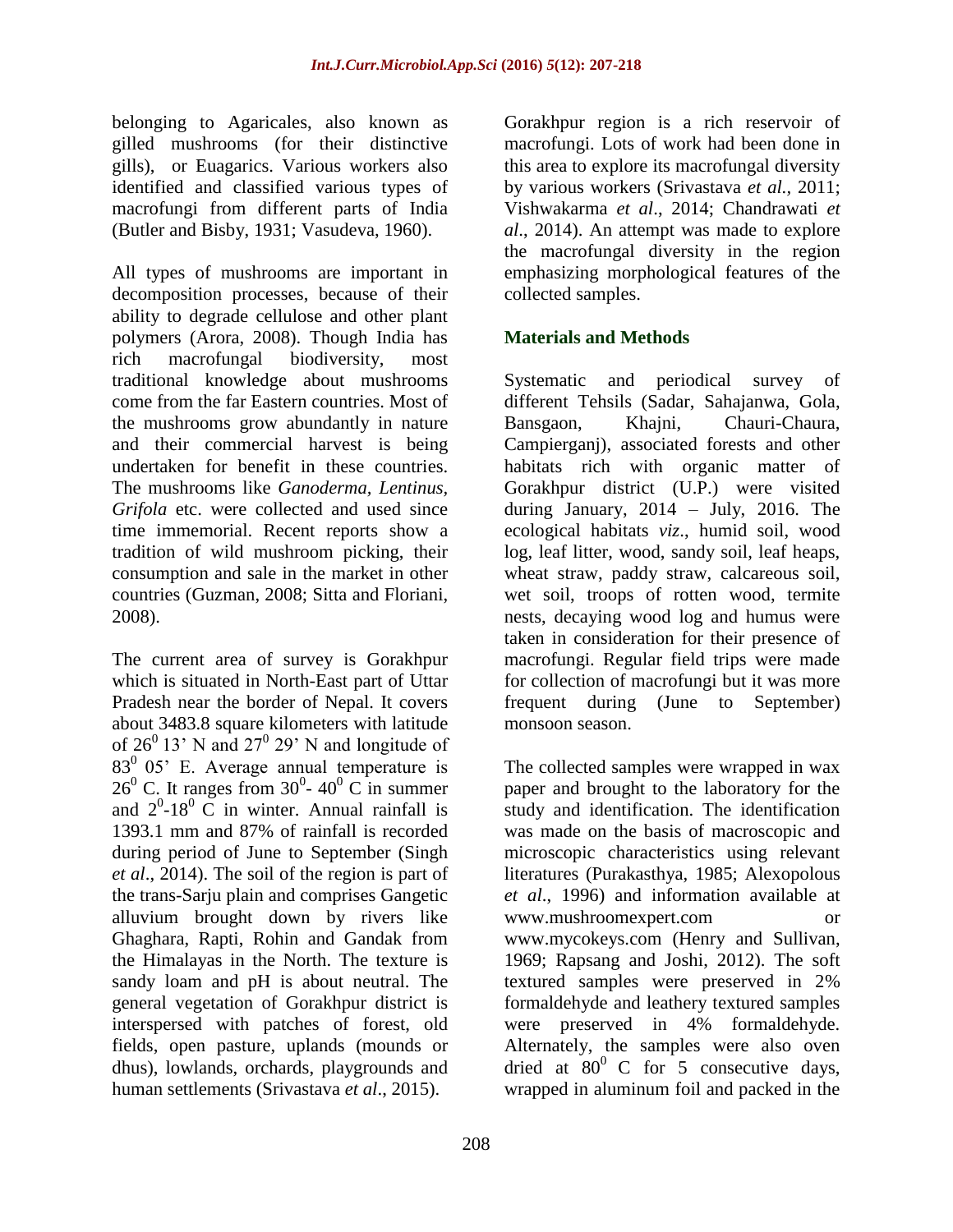polythene bags with naphthalene balls for further study. The traditional knowledge of the wild mushrooms like their edibility and medicinal value were also gathered from the local tribes. All the identified and unidentified specimens were deposited to the herbarium of Department of Botany, DDU Gorakhpur University, Gorakhpur, U. P. India.

#### **Data Analysis**

Frequency and density were analyzed following Gogoi and Sarma (2012).

Frequency of fungal species (
$$
\%
$$
) =  $\frac{No. of sites in which the sp. is present}{Total no. of sites} \times 100$ 

Total no.individual of a particular species  $Density =$ Total no. of sites

#### **Results and Discussion**

A total of 20 macrofungi belonging to 12 genera of 9 families were identified, out of which 10 species belong to family Agaricaceae. The informations regarding the species name, family, edibility and host/substratum, frequency and density of collected macrofungi are given in Table 1.

#### **Macroscopic and microscopic study of collected samples**

#### *1. Agaricus arvensis*

**Family:** [Agaricaceae](http://www.lightscapes.info/onewithnature/natures-garden/fungi/agaricaceae/)

**Description:** Cap 5cm broad, broadly convex, often with a low umbo, decurved to occasionally upturned in senescent specimens, margin incurved, surface dry and smooth, fibrillose to finely scaled in dry weather, white to ashy-grey colour. Stipe 6 cm long, tapering to a pointed base, stuffed, veil thin, fragile, membranous, either leaving remnants on the young cap margin, temporary ring. Gills close, pink, free, becoming blackish brown at maturity. Spore 6.71 x 4.32 µm, smooth, spore print blackish brown.

**Habitat:** Found scattered in grassy areas.

Place of collection: Campierganj, Gola **Date of collection:** 21-08-2015

#### *2. Agaricus campestris*

**Family:** [Agaricaceae](http://www.lightscapes.info/onewithnature/natures-garden/fungi/agaricaceae/)

**Description:** Cap 5.5 cm broad, convex, often with a low umbo, margin incurved, dry and smooth surface, fibrillose to finely scaled in dry weather, white to ashy grey colour. Stipe 5 cm long, tapering to pointed base, veil thin, membranous, fragile, either leaving remnants on the young cap margin or forming a median to superior, evanescent ring. Gills close, pink, free, becoming blackish brown at maturity. Spore 6.5 x 4.31 µm.

**Habitat:** Scattered or forming arcs and rings in grassy areas.

**Place of collection:** Sadar

**Date of collection** : 17-03-2015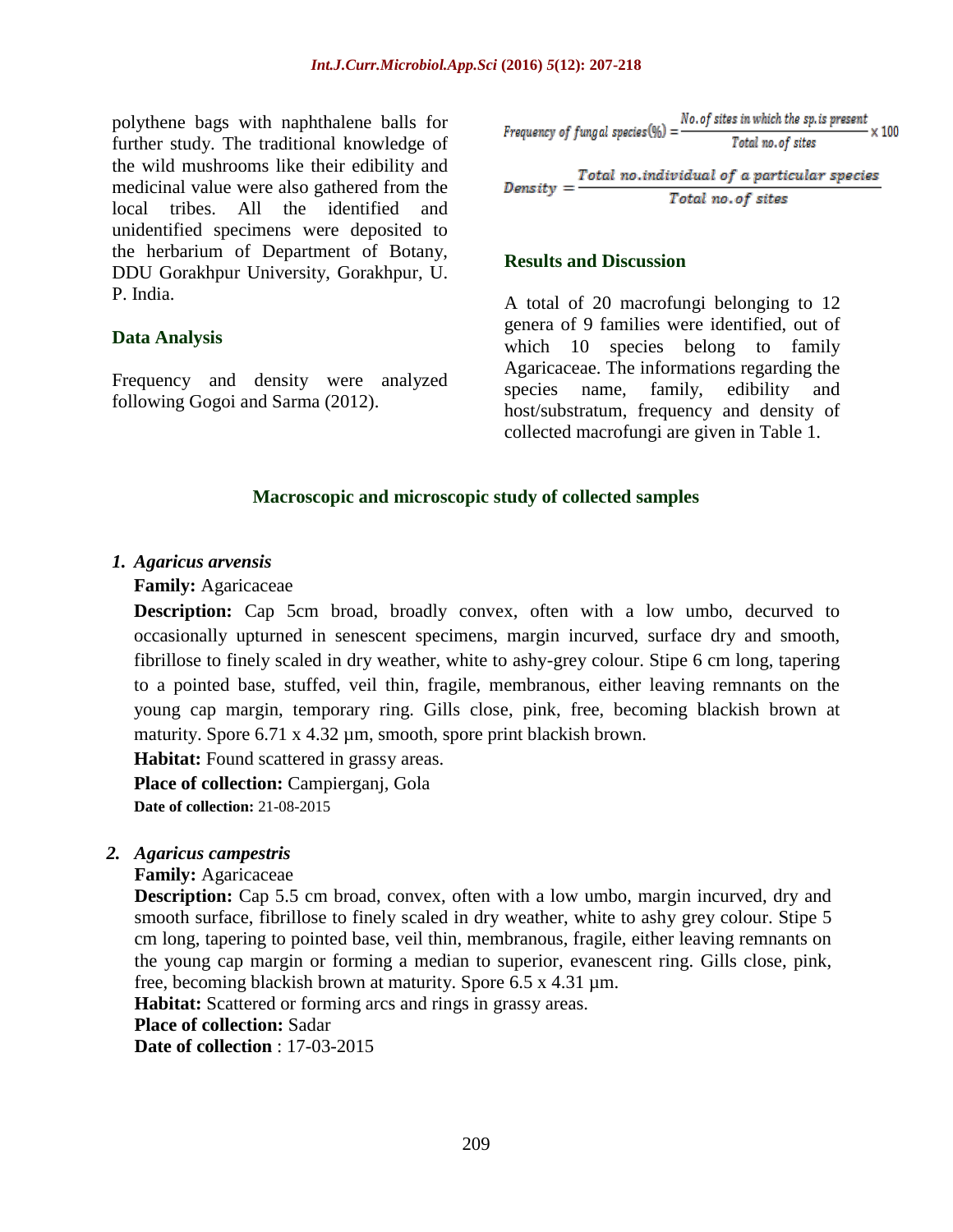## *3. Agaricus trisulpharatus*

## **Family:** [Agaricaceae](http://www.lightscapes.info/onewithnature/natures-garden/fungi/agaricaceae/)

**Description:** Cap 3 cm broad, bell-shaped then umbonate and flat, margin distinctly lined in mature specimens, bright yellow to greenish yellow or pale yellow or white. Gills free, yellow or pale yellow, crowded. Stipe 5 cm long, dry or powdery, slender, smooth but slightly enlarged at the base, yellow. Veil yellow, partial veil forms a small, collar-like ring on the upper stalk which may disappear. Flesh very thin, yellow. Spores ellipsoid, with an apical pore, smooth, 9.40 x 5.51µm.

**Habitat:** Found single or in bunch on rich organic matter, decaying hay and leaf piles. **Place of collection:** Campierganj, Shahjanwa, Sadar

**Date of collection:** 22-09-2015

## *4. Amanita cokeri*

## **Family : Amanitaceae**

**Description:** Cap 8 cm broad, expanding to convex, oval, dry or sticky when wet, pointed and white, the margin not lined. Stipe 12 cm long, tapering slightly to apex, white, bald above or somewhat shaggy, with a fairly large basal bulb that is shallowly "rooted", with more or less concentric zones of distinctive, down-turned scales on the upper bulb and lower stem, sometimes bruising and staining reddish or rusty, especially on the bulb. Gills free from the stem or slightly attached to it, nearly distant, white or creamy, with frequent shortgills. Spores 10.99 x 6.88 µm.

**Habitat:** Found single or scattered on the ground under hardwood trees. Place of collection: Campierganj, Khajni, Sadar **Date of collection:** 21-07-2015

## *5. Amanita fulva*

**Family :** Amanitaceae

**Description:** Cap 4 cm across, expanding to almost flat with a low umbo and a distinctly grooved margin, ovoid at first, orange or brown, slightly paler toward the margin, smooth, slightly sticky when moist then dry. Gills free, close, broad, white to creamy. Stipe 5 cm long, hollow, slender, quite fragile, tapering toward the top, white tinged with orange or brown and very fine white hairs, no ring, but base of stem encased in large baglike volva, white tinged with orange-brown. Flesh white. Spores 10.5 x 9.7  $\mu$ m, globose, nonamyloid. **Habitat:** Found singly or in small groups on litter soil.

**Place of collection:** Gola

**Date of collection:** 11-08-2015

*6. Auricularia auricula judae*

**Family :** Auriculariaceae

**Description:** Fruit body 5 cm across, ear-shaped, gelatinous when fresh drying hard and horny, outer surface tan-brown with minute greyish downy hairs, inner surface grey-brown, smooth or often wrinkled and ear-like. Spores white, sausage-shaped, 17.8 x 7.3  $\mu$ m.

Habitat: Found on branches of trees, usually dead wood.

**Place of collection:** Campierganj, Shahjanwa, Sadar

**Date of collection:** 17-06-2014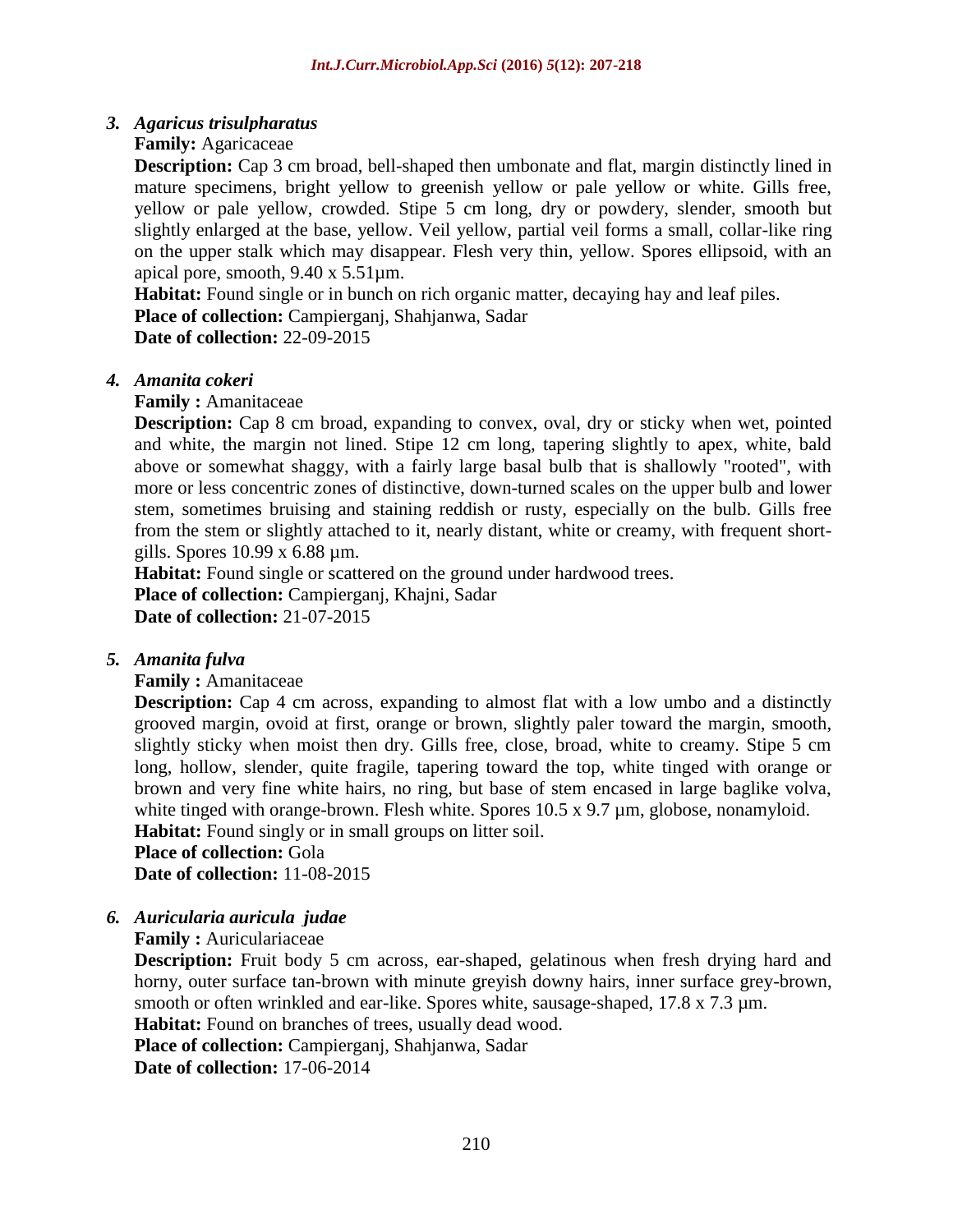## *7. Coprinus comatus*

## **Family :** [Agaricaceae](https://en.wikipedia.org/wiki/Agaricaceae)

**Description:** Cap 3 cm across, more or less a tall ovoid when young, white and very shaggyscaly, becoming more cylindrical as it expands, often with a pale brownish "skullcap" at apex. Gills free, very narrow, crowded, white becoming black and inky from the margin upward. Stipe 5 cm long, straight, with a slightly bulbous base, hollow in center, white, smooth, with a ring of veil tissue left lower down on the stem. Flesh soft, fibrous and white. Spores 14.3 x 8.4 µm, ellipsoid, smooth.

**Habitat:** Found on roadsides, lawns and other urban sites. **Place of collection:** Sadar, Gola **Date of collection:** 20-08-2014

## *8. Coprinus domesticus*

## **Family :** [Agaricaceae](https://en.wikipedia.org/wiki/Agaricaceae)

**Description:** Cap 3 cm across, ovoid at first expanding convex or bell-shaped, splitting at margin, pale buff with darker tawny centre powdered at first with whitish or buff remains of veil, later smooth and becoming grooved from the margin inwards. Stipe 7 cm long, swollen at base, white tinged buff towards the ridged base. Gills white at first rapidly purplish date then black. Spore print dark brown. Spores cylindric ellipsoid, 9.5 x 4.5 µm.

Habitat: Found on dead wood of broad-leaved trees.

**Place of collection:** Bansgaon **Date of collection:** 23-07-2014

## *9. Coprinus extinctorius*

## **Family :** [Agaricaceae](https://en.wikipedia.org/wiki/Agaricaceae)

**Description:** Cap 3.5 cm across, cylindrical-ovate to conical, broadly bell-shaped when expanded, white then sepia-grey finally black covered in white to clay-pink patches of veil remnant. Stipe 8 cm long, with woolly bulbous base, white. Gills white then clay-pink, finally black and deliquescing. Spore print black. Spores ellipsoid, 13.4 x11 µm.

**Habitat:** Found scattered on leaf litter.

**Place of collection:** Bansgaon

**Date of collection:** 20-08-2014

## *10. Daldinia concentric*

## **Family :** Xylariaceae

**Description:** Fruit body 5 cm across, hemispherical to subglobose, brown at first soon black and shiny. Flesh concentrically zoned silver-grey and blackish. Spores black elliptical to fusiform, 13.05 x 7.3 µm.

**Habitat:** Saprobic on decaying wood log.

**Place of collection:** Shahjanwa, Sadar, Campierganj **Date of collection:** 20-03-2014

## *11. Daldinia vernicosa*

## **Family :** Xylariaceae

**Description:** Fruit body 4.5 cm across, hemispherical to subglobose, brown at first soon black and shiny or more in extent and is black and carbonaceous at maturity. The spores are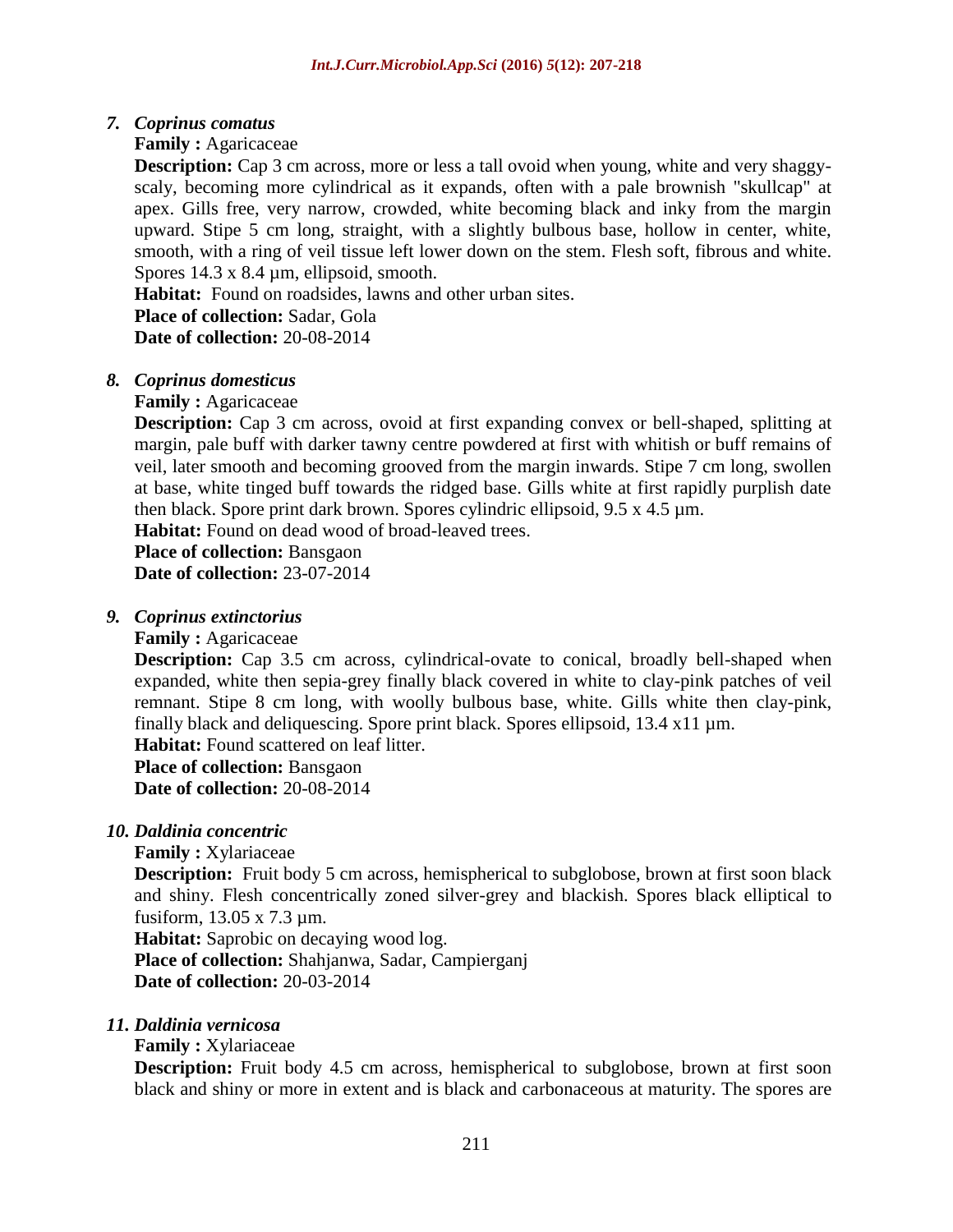about the same size but are somewhat smaller and less variable in size. Spores black, 11.8 x 7.5 µm.

**Habitat:** Saprobic on decaying wood log. **Place of collection:** Sadar **Date of collection:** 15-06-2014

## *12. Leucoagaricus americanus*

**Family :** [Agaricaceae](https://en.wikipedia.org/wiki/Agaricaceae)

**Description:** Cap 8 cm broad, oval and broadly convex then flat with an umbo, background whitish at first, then reddening when mature, dry and smooth, reddish-brown or dingy pinkish-buff scales. Gills free, close, broad, white staining pinky-buff. Stipe 11 cm long, often enlarged at or below the middle and tapering toward the base, white at first, staining or aging pinkish or reddish brown, smooth with adpressed silky hairs. Flesh thick, white staining yellowish then reddish brown. Spores broadly ellipsoid, smooth, dextrinoid, 9.8 x 7.5 µm.

**Habitat:** Found singly or in dense clusters in fields on leaf litter.

**Place of collection:** Sadar, Campierganj **Date of collection:** 23-08-2015

## *13. Leucoagaricus leucothites*

**Family : [Agaricaceae](https://en.wikipedia.org/wiki/Agaricaceae)** 

**Description:** Cap 7 cm broad, convex expanding to almost flattened, smooth and silky, whitish becoming flushed flesh colour or pale cream. Stipe 10 cm long, concolorous with the cap, ring concolorous, narrow, free of the stem. Flesh thick and white in the cap, browning in the stem. Taste and smell not distinctive. Gills white becoming pale flesh colour with age. Spore print white. Spores ovoid, dextrinoid,  $8.5 \times 4.8 \mu m$ .

**Habitat:** Found in gardens or at roadsides.

**Place of collection:** Gola **Date of collection:** 19-08-2015

## *14. Macrolepiota procera*

#### **Family:** [Agaricaceae](https://en.wikipedia.org/wiki/Agaricaceae)

**Description:** Cap 10 cm across, button spherical or egg-shaped expanding flattened with a prominent umbo, pale buff or grey-brown covered in darker shaggy scales. Stipe 13 cm long, white, with a grey-brown felty covering which becomes split into snake-like markings as the stem expands, ring large, white on upper surface, brown below, movable on the stem. Flesh thin, soft, white. Taste sweet, smell slight indistinctive. Gills free, white. Spore print white. Spores ovate with a germ-pore, dextrinoid,  $17.2 \times 11.5 \text{ µm}$ .

**Habitat:** Found in field on grassy area.

**Place of collection:** Sadar, Gola, Campierganj, Chauri-Chaura **Date of collection:** 2-07-2014

#### *15. Macrolepiota rhacodes*

## **Family :** [Agaricaceae](https://en.wikipedia.org/wiki/Agaricaceae)

**Description:** Cap 10 cm broad, ovate then expanding to almost flat, disrupting into broad, pallid, often slightly reflexed scales on a fibrous background, giving the cap a shaggy, torn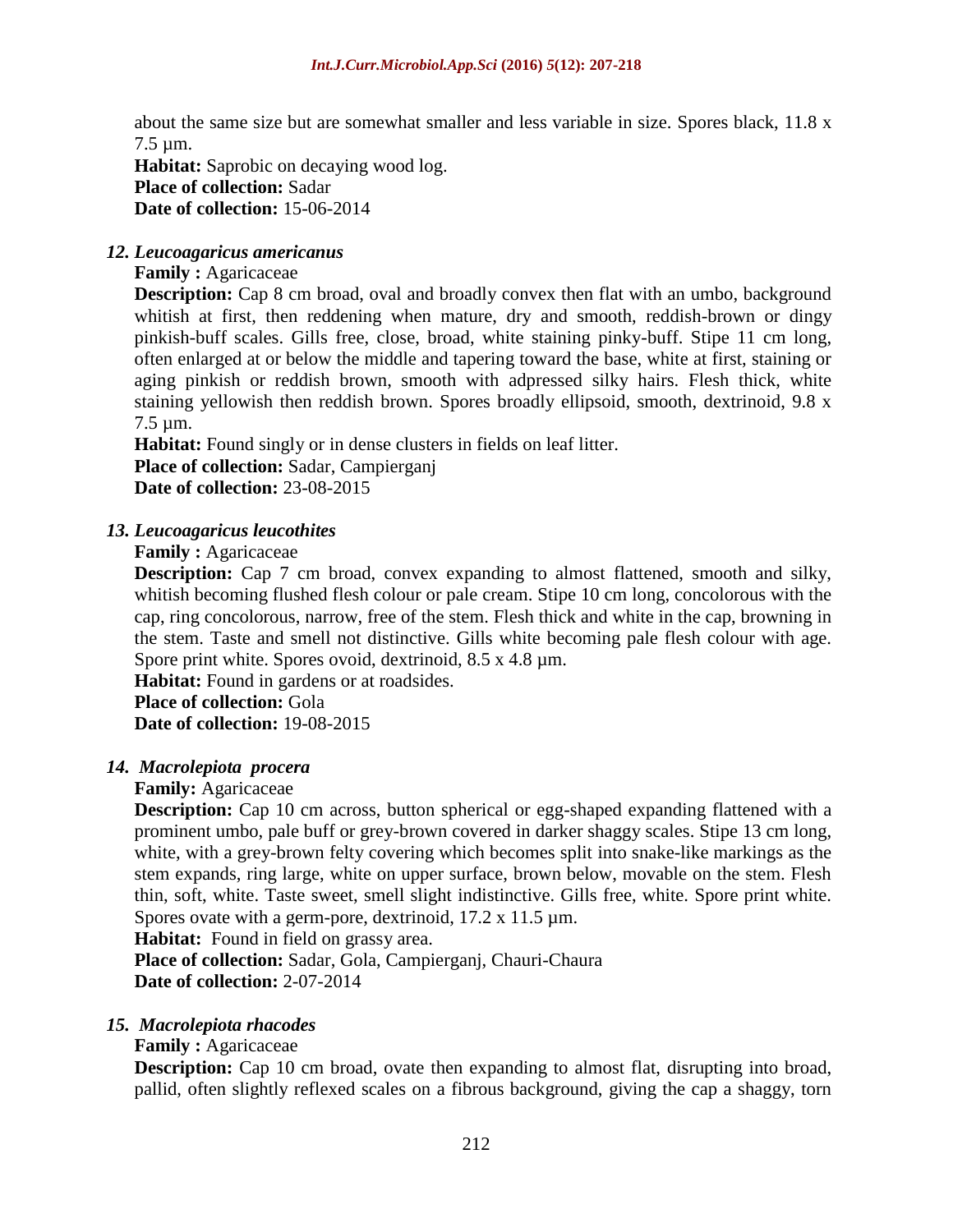appearance. Stem 12 cm long, thickened towards the bulb which is usually oblique, whitish tinged dirty pinkish-brown, bruising reddish brown when fresh. Flesh white becoming orange to carmine red on cutting. Taste pleasant, smell strongly aromatic. Gills white, tinged reddish in older specimens, bruising reddish. Spore print white. Spores elliptical with germpore, dextrinoid, 10.48 x 7.4 µm.

**Habitat:** Found singly or in group on grassy area.

**Place of collection:** Bansgaon, Sadar, Gola, Campierganj, Chauri-Chaura **Date of collection:** 12-08-2015

#### *16. Panaeolus ater*

**Family :** Bolbitiaceae

**Description:** Cap 3 cm across, hemispherical with slight umbo, dark brown when moist drying buff or tan from margin inwards. Stipe 12 cm long, buff or tan to darker brown, paler at apex, base covered in fine white down. Flesh thin, brown. Taste not distinctive, smell none. Gills adnate, grey at first soon becoming mottled black then finally totally black. Spore print black. Spores lemon-shaped, 11.7 x 7.8 µm.

**Habitat:** Found on lawns or in short grass under trees.

**Place of collection:** Sadar, Gola

**Date of collection:** 2-01-2015

#### *17. Phallus duplicates*

#### **Family :** Phallaceae

**Description:** Fruit body starting as a large white "egg" 5 cm across, then rupturing to release the spongy stem and head. Head bell-shaped, deeply pitted-reticulate, attached to stem at center by a white circlet surrounding the open pore at top of stem, lower margin of head is free with a prominent yellow net like indusium. Stem 12 cm long, hollow, of a cellular, sponge-like structure; white. Spores ellipsoid, smooth, 4.2 x 1.8 µm.

**Habitat:** Found on moist soil. **Place of collection:** Shahjanwa, Sadar **Date of collection:** 12-08-2015

#### *18. Russula emeticella*

#### **Family :** [Russulaceae](https://data.nbn.org.uk/Taxa/NHMSYS0001496943)

**Description:** Cap 5 cm broad, convex, later flattening or with a shallow depression, scarlet, cherry or blood red, sometimes with ochre-tinted to white areas, somewhat thin-fleshed, fragile, shiny, sticky when moist, skin easily peeling to show pink to red coloured flesh beneath, margin often furrowed when old. Stipe 6 cm long, white, cylindrical or more usually somewhat swollen towards the base, fragile. Flesh white, red immediately beneath cap cuticle. Taste very hot, smell slightly fruity. Gills adnexed to free, cream then pale straw. Spore print whitish. Spores broadly ovoid, with large warts, 9.46 x 8.22  $\mu$ m.

**Habitat:** Found scattered on litter.

**Place of collection: Chauri-Chaura Date of collection:** 22-09-2015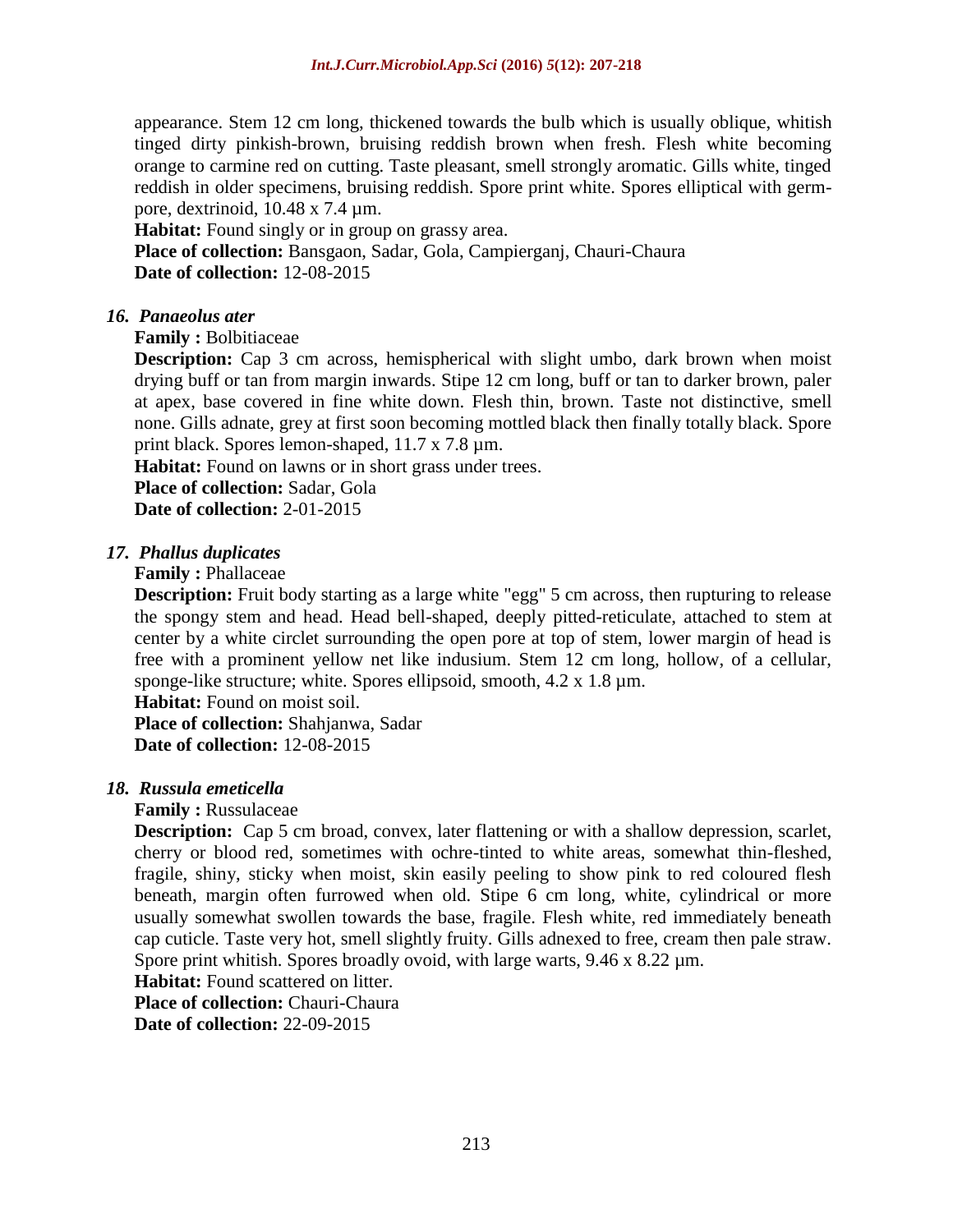#### *19. Termitomyces heimii*

**Family :** Lyophyllaceae

**Description:** Pileus 2 cm across, plane to convex with prominent umbo, whitish in colour, surface smooth, viscid when moist. Stipe 16 cm height, cylindrical, more or less equal, whitish in colour, pseudorrhiza long, annulus single layered, thick, white, superior. Gills free, white, margin serrulate, crowded. Spores 7.61 x 4.11µm.

**Habitat:** Found on moist soil and in association with termitorium.

**Place of collection:** Sadar, Gola, Bannsgaon, Campierganj, Chauri-Chaura, Shahjanwa **Date of collection:** 13-09-2014

#### *20. Tuber aestivum*

**Family :** Tuberaceae

**Description:** Fruit body 6 cm across, globose, covered in pyramidal warts, blackish brown. Flesh whitish becoming marbled grey-brown. Taste nutty, smell sweet. Spores ovoid, reticulate, 7.61 x 7.10 µm.

Habitat: Found buried usually under hardwood trees.

**Place of collection:** Sadar, Gola, Khajni, Bannsgaon, Campierganj, Chauri-Chaura, Shahjanwa

**Date of collection:** 20-09-2014

#### **Table.1** Frequency and density of collected macrofungal species during survey period are listed below

| Table.1: Species, family, edibility, frequency and density of collected samples |                     |                  |                  |                |  |
|---------------------------------------------------------------------------------|---------------------|------------------|------------------|----------------|--|
| <b>Macrofungal species</b>                                                      | Family              | <b>Edibility</b> | $\frac{0}{0}$    | <b>Density</b> |  |
|                                                                                 |                     |                  | <b>Frequency</b> |                |  |
| Agaricus arvensis Schaeff.                                                      | Agaricaceae         | Edible           | 28.57            | 0.28           |  |
| A. campsetris L.                                                                | Agaricaceae         | Edible           | 14.28            | 0.14           |  |
| A. trisulpharatus Berk.                                                         | Agaricaceae         | Edible           | 42.85            | 0.57           |  |
| Amanita cokeri E.-J. Gilbert and Kühner ex.                                     | Amanitaceae         | Poisonous        | 57.14            | 1.57           |  |
| E.-J. Gilbert                                                                   |                     |                  |                  |                |  |
| A. fulva Fr.                                                                    | Amanitaceae         | Edible           | 14.28            | 0.14           |  |
| Auricularia auricula judae (Bull.) Quẻl.                                        | Auriculariaceae     | Medicinal        | 42.85            | 0.42           |  |
| Coprinus comatus (O.F.Müll.) Pers.                                              | Agaricaceae         | Choicely edible  | 42.85            | 1.00           |  |
| C. domesticus (Bolton) Gray                                                     | Agaricaceae         | Inedible         | 14.28            | 1.00           |  |
| C. extinctorius Fr.                                                             | Agaricaceae         | Inedible         | 14.28            | 0.14           |  |
| Daldinia concentrica (Bolton) Cesati and De                                     | Xylariaceae         | Medicinal        | 42.85            | 1.71           |  |
| <b>Notaris</b>                                                                  |                     |                  |                  |                |  |
| D. vernicosa Cesati and De Notaris                                              | Xylariaceae         | Medicinal        | 14.28            | 0.42           |  |
| Leucoagaricus americanus (Peck) Vellinga                                        | Agaricaceae         | Edible           | 28.57            | 0.57           |  |
| L. leucothites (Vitt.) Wasser                                                   | Agaricaceae         | Edible           | 14.28            | 0.42           |  |
| Macrolepiota procera (Scop.) Singer                                             | Agaricaceae         | Edible           | 57.14            | 1.85           |  |
| M. rhacodes (Vitt.) Singer                                                      | Agaricaceae         | Choicely edible  | 85.71            | 2.14           |  |
| Panaeolus ater (Lange) Kuhn. and Romagn.                                        | <b>Bolbitiaceae</b> | Inedible         | 28.57            | 1.28           |  |
| Phallus duplicates Bosc                                                         | Phallaceae          | Medicinal        | 28.57            | 1.14           |  |
| Russula emeticella (Sing.) Romagn.                                              | Russulaceae         | Edible           | 14.28            | 0.14           |  |
| Termitomyces heimii Natrajan                                                    | Lyophyllaceae       | Edible           | 71.42            | 3.57           |  |
| <i>Tuber aestivum Vitt.</i>                                                     | Tuberaceae          | Edible           | 85.71            | 4.28           |  |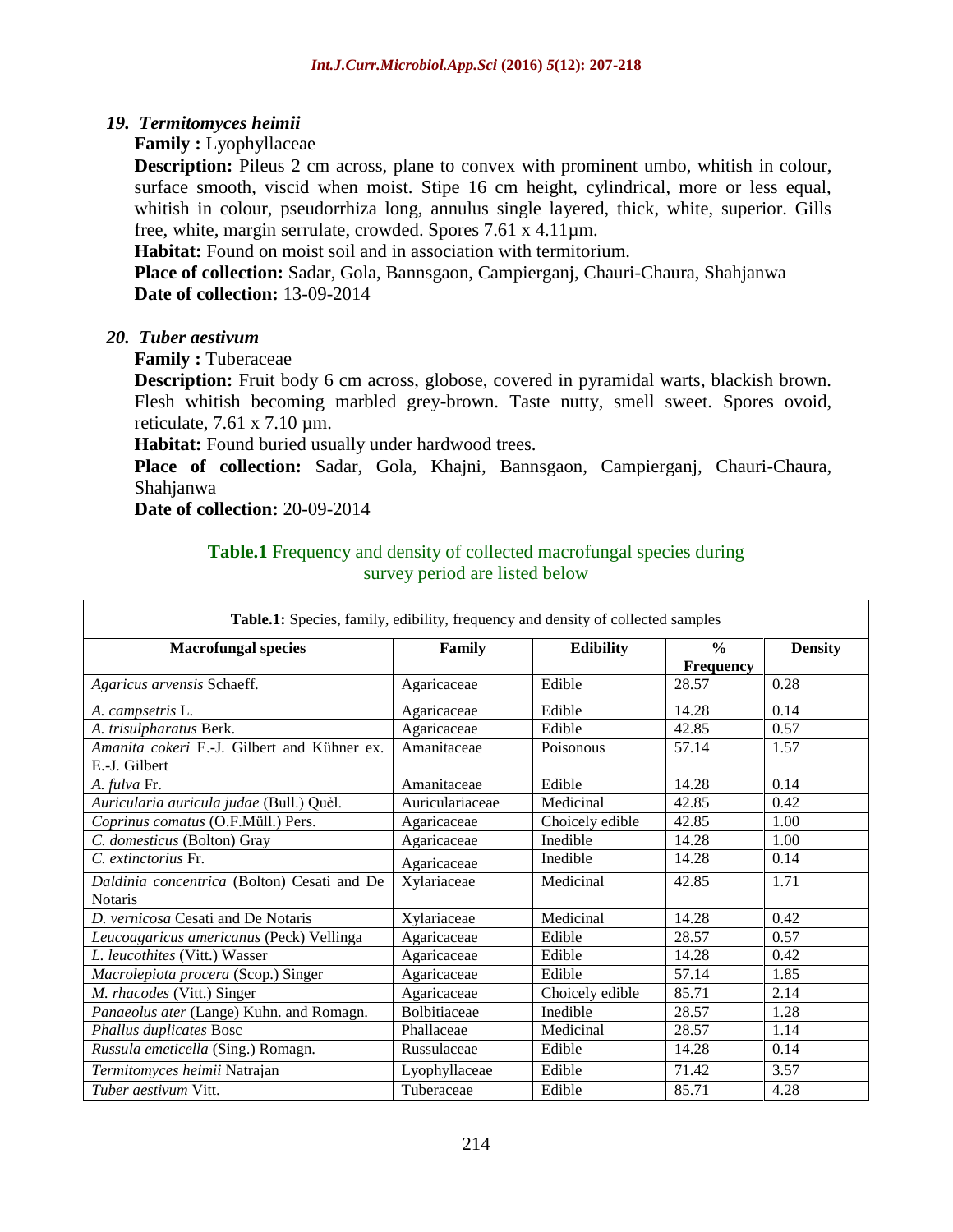

**Fig.1** The Map shows various sampling locations in different Tehsils of Gorakhpur district.

**Fig.2** Collected samples of mushrooms.





*Agaricus arvensis Agaricus trisulpharatus Agaricus campestris*









*Amanita cokeri Amanita fulva Auricularia auricula judae*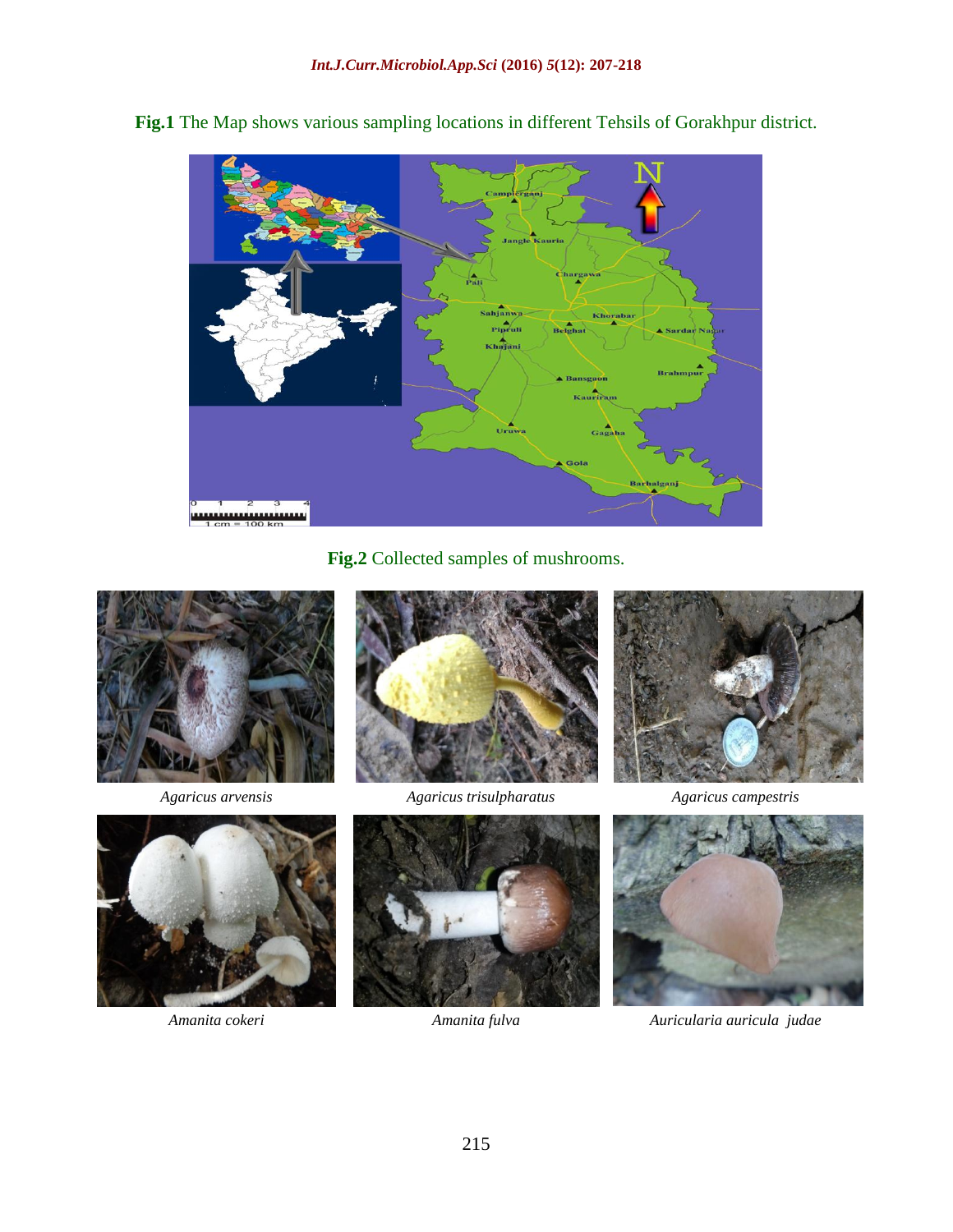











*Daldinia concentric Daldinia vernicosa Leucoagaricus leucothites*



*Leucoagaricus americanus Macrolepiota rhacodes Macrolepiota procera*











*Phallus duplicates Panaeolus ater Russula emeticella*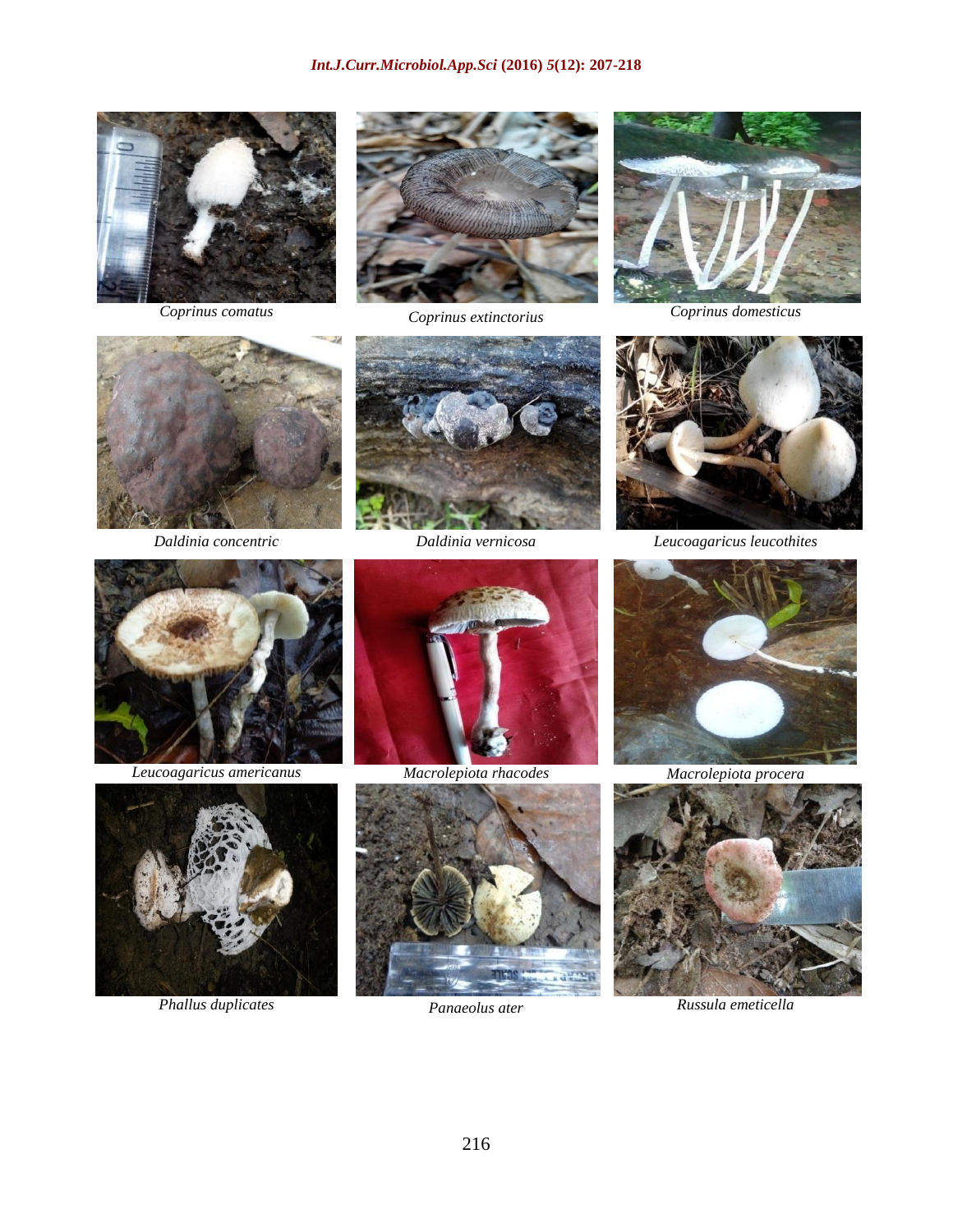

*Termitomyces heimii Tuber aestivum*



There are several other workers who worked on mushroom diversity of Gorakhpur. Chandrawati *et al*., (2014) collected 29 macrofungal species belonging to 12 families in which Tricholomataceae was predominant. Out of 29 spp. collected 4 were excellently edible, 6 edible, 18 inedible and 1 poisonous. As a result of extensive field survey and microscopic studies in laboratory 12 taxa belonging to 8 families were identified earlier (Vishwakarma *et al*., 2014). In present study the survey was made between January, 2014–July, 2016, 20 different species of macrofungi belonging to 12 genera and 9 families were identified based on their morphology and microscopic characteristics. Out of 20 species identified 3 were excellently edible, 9 edible, 3 inedible, 4 medicinal and one was found to be poisonous. *Termitomyces heimii*, *Tuber aestivum* and *Macrolepiota procera* were edible and found to be abundant but *Agaricus arvensis* was rarely found during the survey.

In conclusion, macrofungi play a vital role in maintaining the ecosystem, they have high nutritional, medicinal potentials and also help in biodegradation and recycling of organic matter. *Termitomyces heimii, Tuber aestivum* and *Macrolepiota procera* were abundantly found to be edible and also used for medicinal and cooking purposes by tribals living near forest regions of the Gorakhpur. Identification of some unknown

wild macrofungi opens a new way for researchers and pharmaceuticals to exploits them for food, medicines and the other bioprospects to attempt its commercial cultivation.

#### **Acknowledgement**

The authors thank UGC, New Delhi, for financial support and Head, Department of Botany DDU Gorakhpur University, Gorakhpur, for providing necessary laboratory facilities.

#### **References**

- Alexopoulos, C.J., Mims, C.W. and Blackwell, M. 1996. Introductory Mycology. *4th ed. John Wilay and Sons, New York*.
- Arora, D. 2008. Notes on economic mushrooms: Xiao Ren Ren: the little people of Yunnan. *Econ. Bot.,* 62: 541-544.
- Bilgrami, K.S., Jamaluddin, Rizvi, M.A. 1981. The fungi of India part II (list and references). *Today and Tomorrow's Printers and Publishers, New Delhi*.
- Bilgrami, K.S., Jamaluddin, Rizvi, M.A. 1991. The fungi of India part III (list and references). *Today and Tomorrow's Printers and Publishers, New Delhi.*
- Butler, E.J. and Bisby, G.R. 1931. The Fungi of India. *Imp. Counc. of Agri. Res. India, Sci., Mono 1, XVIII. Calcutta,* 237.
- Butler, E.J. and Bisby, G.R. 1960. The fungi of India. (Revised by R. S. Vasudeva). *ICAR, New Delhi*.
- Chandrawati, Singh Pooja, Kumar Narendra, Tripathi, N.N. 2014. Macrofungal Wealth